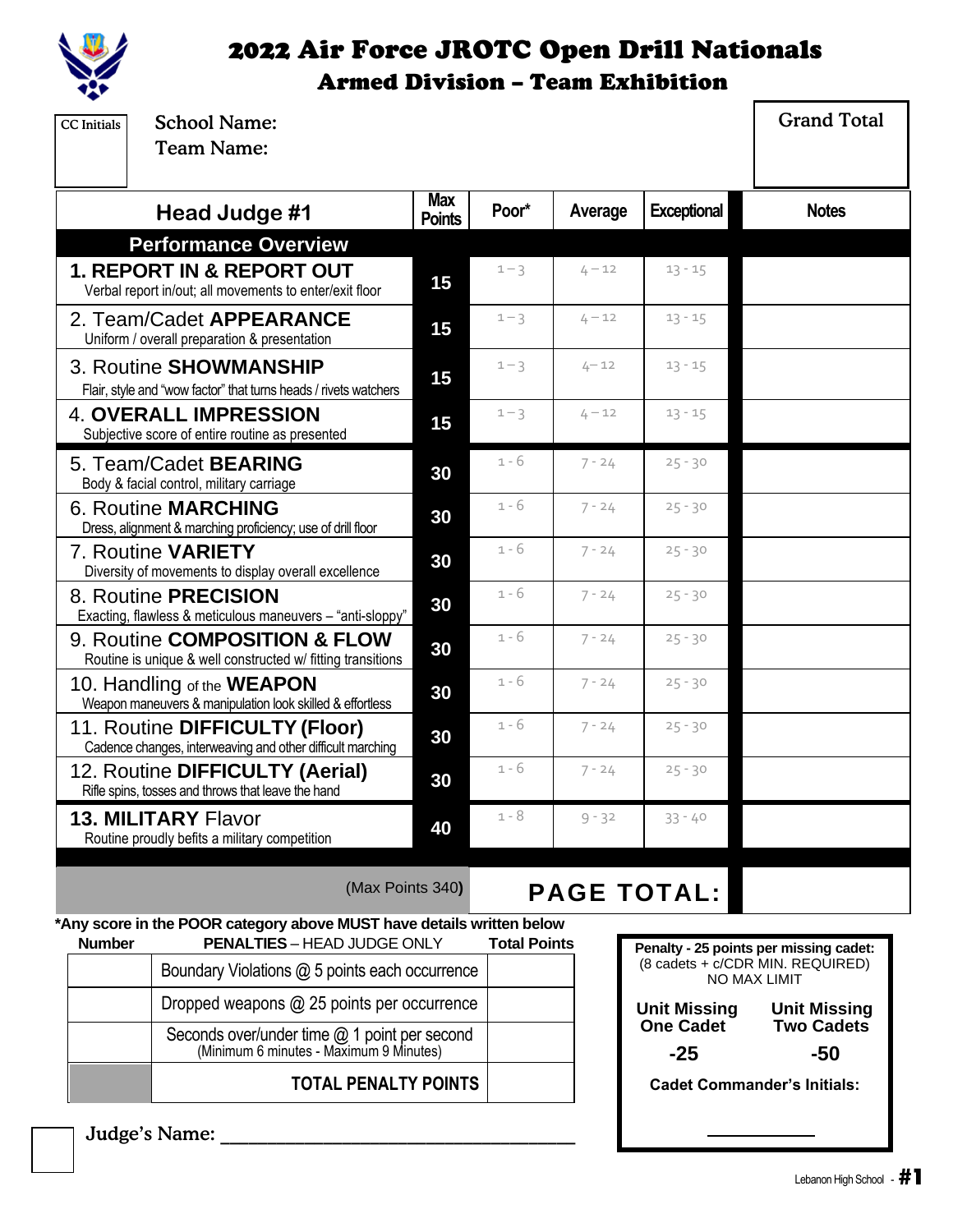

| Judge #2                                                                                        | <b>Max</b><br><b>Points</b> | Poor*   | Average  | <b>Exceptional</b> | <b>Notes</b> |
|-------------------------------------------------------------------------------------------------|-----------------------------|---------|----------|--------------------|--------------|
| <b>Performance Overview</b>                                                                     |                             |         |          |                    |              |
| <b>1. REPORT IN &amp; REPORT OUT</b><br>Verbal report in/out; all movements to enter/exit floor | 15                          | $1 - 3$ | $4 - 12$ | $13 - 15$          |              |
| 2. Team/Cadet APPEARANCE<br>Uniform / overall preparation & presentation                        | 15                          | $1 - 3$ | $4 - 12$ | $13 - 15$          |              |
| 3. Routine SHOWMANSHIP<br>Flair, style and "wow factor" that turns heads / rivets watchers      | 15                          | $1 - 3$ | $4 - 12$ | $13 - 15$          |              |
| <b>4. OVERALL IMPRESSION</b><br>Subjective score of entire routine as presented                 | 15                          | $1 - 3$ | $4 - 12$ | $13 - 15$          |              |
| 5. Team/Cadet <b>BEARING</b><br>Body & facial control, military carriage                        | 30                          | $1 - 6$ | $7 - 24$ | $25 - 30$          |              |
| <b>6. Routine MARCHING</b><br>Dress, alignment & marching proficiency; use of drill floor       | 30                          | $1 - 6$ | $7 - 24$ | $25 - 30$          |              |
| 7. Routine VARIETY<br>Diversity of movements to display overall excellence                      | 30                          | $1 - 6$ | $7 - 24$ | $25 - 30$          |              |
| 8. Routine PRECISION<br>Exacting, flawless & meticulous maneuvers - "anti-sloppy"               | 30                          | $1 - 6$ | $7 - 24$ | $25 - 30$          |              |
| 9. Routine COMPOSITION & FLOW<br>Routine is unique & well constructed w/ fitting transitions    | 30                          | $1 - 6$ | $7 - 24$ | $25 - 30$          |              |
| 10. Handling of the <b>WEAPON</b><br>Weapon maneuvers & manipulation look skilled & effortless  | 30                          | $1 - 6$ | $7 - 24$ | $25 - 30$          |              |
| 11. Routine DIFFICULTY (Floor)<br>Cadence changes, interweaving and other difficult marching    | 30                          | $1 - 6$ | $7 - 24$ | $25 - 30$          |              |
| 12. Routine DIFFICULTY (Aerial)<br>Rifle spins, tosses and throws that leave the hand           | 30                          | $1 - 6$ | $7 - 24$ | $25 - 30$          |              |
| <b>13. MILITARY Flavor</b><br>Routine proudly befits a military competition                     | 30                          | $1 - 6$ | $7 - 24$ | $25 - 30$          |              |
|                                                                                                 | (Max Points 330)            |         |          | <b>PAGE TOTAL:</b> |              |

\***Any score in the POOR category above MUST have details written below**

Judge's Name: \_\_\_\_\_\_\_\_\_\_\_\_\_\_\_\_\_\_\_\_\_\_\_\_\_\_\_\_\_\_\_\_\_\_\_\_\_

Judge's Notes: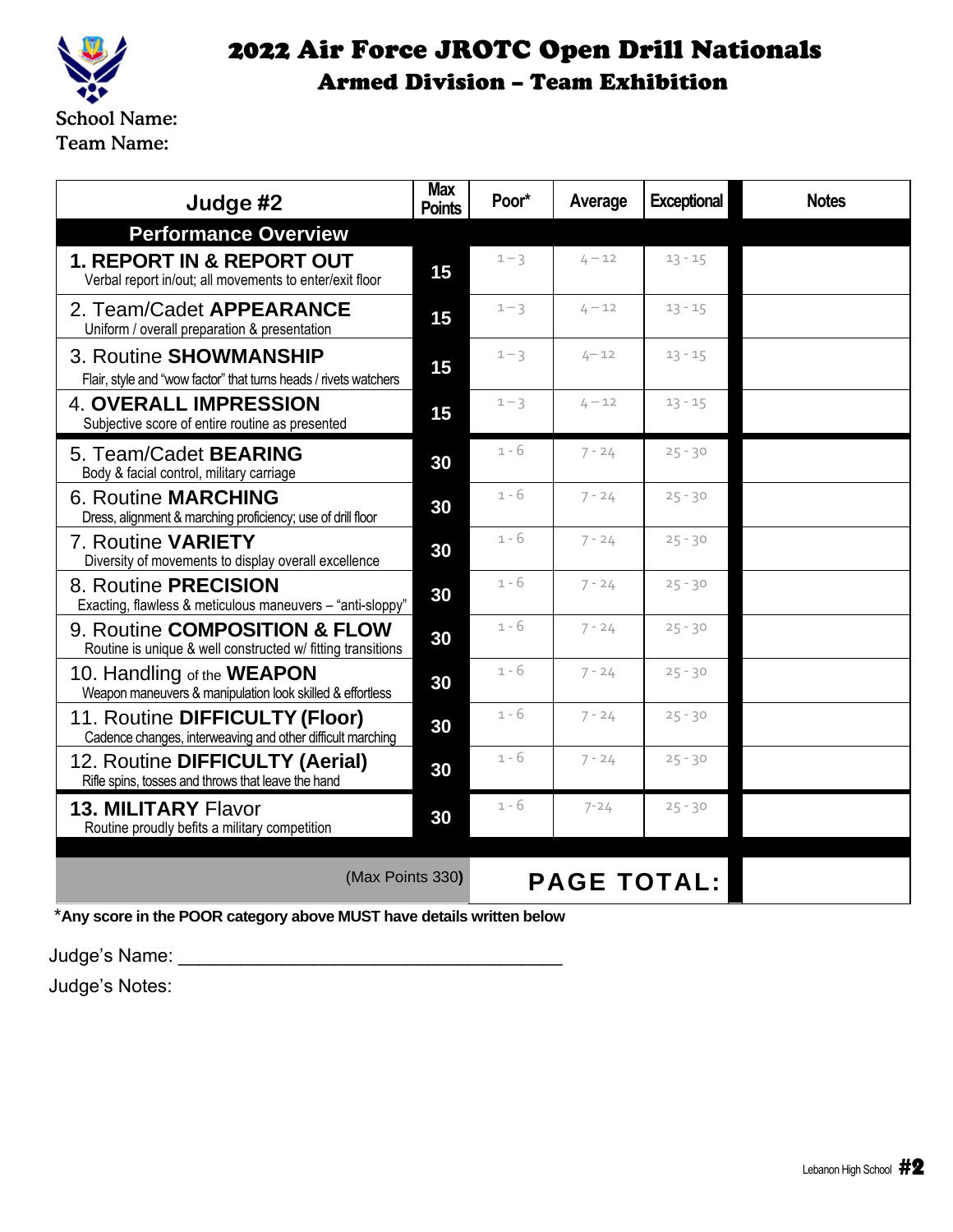

| Judge #3                                                                                        | <b>Max</b><br><b>Points</b> | Poor*              | Average  | <b>Exceptional</b> | <b>Notes</b> |
|-------------------------------------------------------------------------------------------------|-----------------------------|--------------------|----------|--------------------|--------------|
| <b>Performance Overview</b>                                                                     |                             |                    |          |                    |              |
| <b>1. REPORT IN &amp; REPORT OUT</b><br>Verbal report in/out; all movements to enter/exit floor | 15                          | $1 - 3$            | $4 - 12$ | $13 - 15$          |              |
| 2. Team/Cadet APPEARANCE<br>Uniform / overall preparation & presentation                        | 15                          | $1 - 3$            | $4 - 12$ | $13 - 15$          |              |
| 3. Routine SHOWMANSHIP<br>Flair, style and "wow factor" that turns heads / rivets watchers      | 15                          | $1 - 3$            | $4 - 12$ | $13 - 15$          |              |
| <b>4. OVERALL IMPRESSION</b><br>Subjective score of entire routine as presented                 | 15                          | $1 - 3$            | $4 - 12$ | $13 - 15$          |              |
| 5. Team/Cadet <b>BEARING</b><br>Body & facial control, military carriage                        | 30                          | 1 - 6              | $7 - 24$ | $25 - 30$          |              |
| <b>6. Routine MARCHING</b><br>Dress, alignment & marching proficiency; use of drill floor       | 30                          | $1 - 6$            | $7 - 24$ | $25 - 30$          |              |
| 7. Routine VARIETY<br>Diversity of movements to display overall excellence                      | 30                          | $1 - 6$            | $7 - 24$ | $25 - 30$          |              |
| 8. Routine PRECISION<br>Exacting, flawless & meticulous maneuvers - "anti-sloppy"               | 30                          | $1 - 6$            | $7 - 24$ | $25 - 30$          |              |
| 9. Routine COMPOSITION & FLOW<br>Routine is unique & well constructed w/ fitting transitions    | 30                          | $1 - 6$            | $7 - 24$ | $25 - 30$          |              |
| 10. Handling of the <b>WEAPON</b><br>Weapon maneuvers & manipulation look skilled & effortless  | 30                          | $1 - 6$            | $7 - 24$ | $25 - 30$          |              |
| 11. Routine DIFFICULTY (Floor)<br>Cadence changes, interweaving and other difficult marching    | 30                          | $1 - 6$            | $7 - 24$ | $25 - 30$          |              |
| 12. Routine DIFFICULTY (Aerial)<br>Rifle spins, tosses and throws that leave the hand           | 30                          | $1 - 6$            | $7 - 24$ | $25 - 30$          |              |
| <b>13. MILITARY Flavor</b><br>Routine proudly befits a military competition                     | 30                          | $1 - 6$            | $7 - 24$ | $25 - 30$          |              |
| (Max Points 330)                                                                                |                             | <b>PAGE TOTAL:</b> |          |                    |              |

\***Any score in the POOR category above MUST have details written below**

Judge's Name: \_\_\_\_\_\_\_\_\_\_\_\_\_\_\_\_\_\_\_\_\_\_\_\_\_\_\_\_\_\_\_\_\_\_\_\_\_

Judge's Notes: